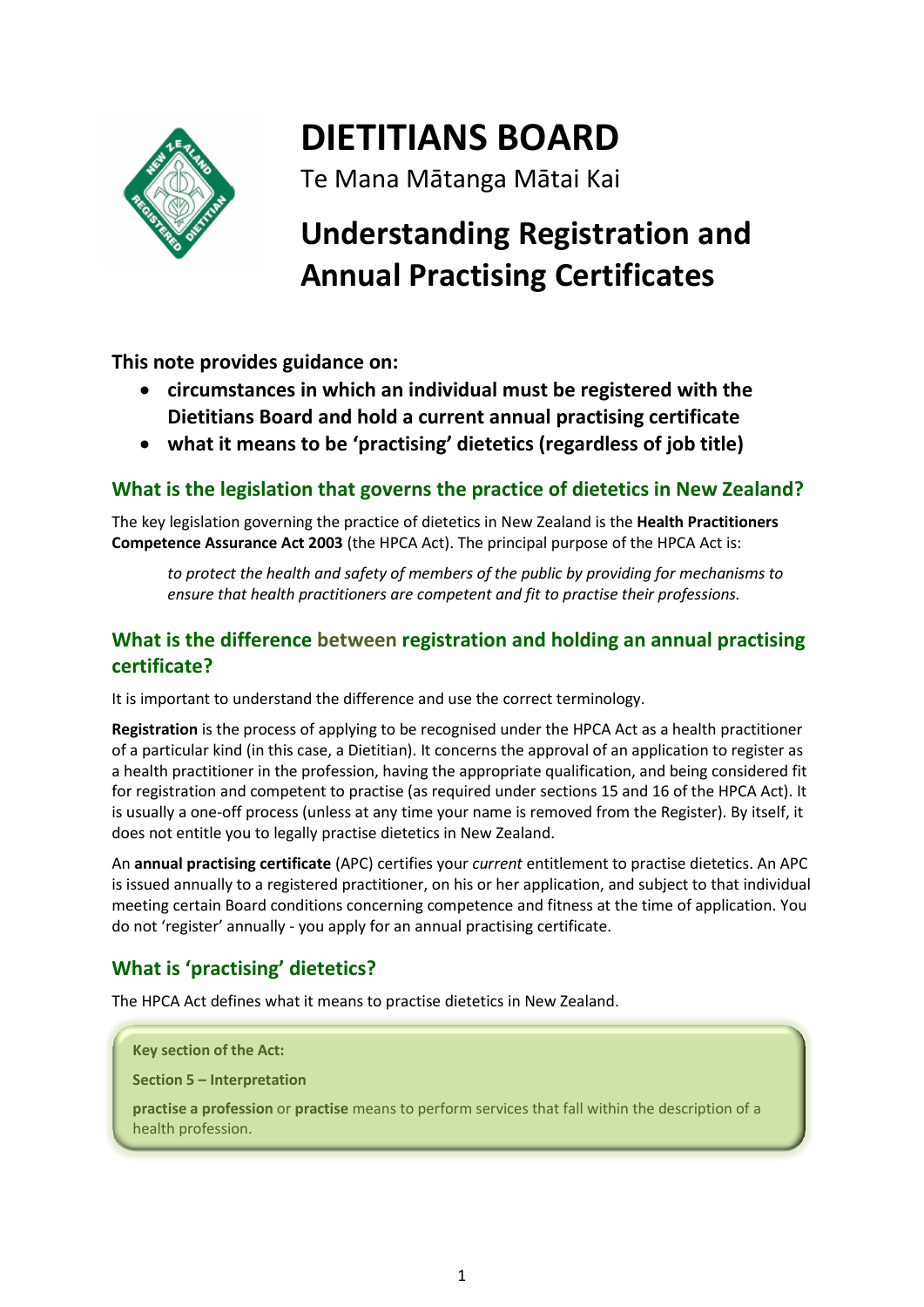The Act requires the Board to describe the health services that form part of dietetics by **gazetting a scope of practice** (section 11 of the HPCA Act). The Gazette is New Zealand's official journal of constitutional record. It is a way of making and communicating official notifications. Once published, notices become public record.

## **What is the current Scope of Practice for Dietitians in New Zealand?**

# **Scope of Practice: Dietitian**

Dietitians *apply scientific knowledge about food and nutrition to individuals and groups in states of health and disease to promote optimal health outcomes within the social, economic, and cultural context of the New Zealand (NZ) population***.**

### **How do I practise legally as a Dietitian in New Zealand?**

The Dietitians Board is responsible for the regulation of dietitians in New Zealand. In order to practise as a Dietitian in New Zealand an individual must:

- be registered by the Dietitians Board **and**
- hold a current practising certificate *(see section 7(2) of the HPCA Act)*

### **What does the HPCA Act say about un-registered persons?**

Section 7 of the HPCA Act prohibits an unregistered person from claiming to be a health practitioner. Any person who is not registered and who does not hold a current practising certificate cannot claim to be practising a profession as a health practitioner of a particular kind (in this case, as a 'Dietitian'). The Ministry of Health is responsible for the investigation and prosecution of statutory offences against the HPCA Act.

#### **Key section of the Act:**

**Section 7 – Unqualified person must not claim to be a health practitioner**

(1) A person may only use names, words, titles, initials, abbreviations, or descriptions stating or implying that the person is a health practitioner of a particular kind if the person is registered, and is qualified to be registered, as a health practitioner of that kind.

or state or do anything that is calculated to suggest that the person practises or is willing to (2) No person may claim to be practising a profession as a health practitioner of a particular kind practise a profession as a health practitioner of that kind unless the person—

- practise a procession as a nearm practitioner of that kind anness the person.<br>(a) is a health practitioner of that kind; and
- (b) holds a current practising certificate as a health practitioner of that kind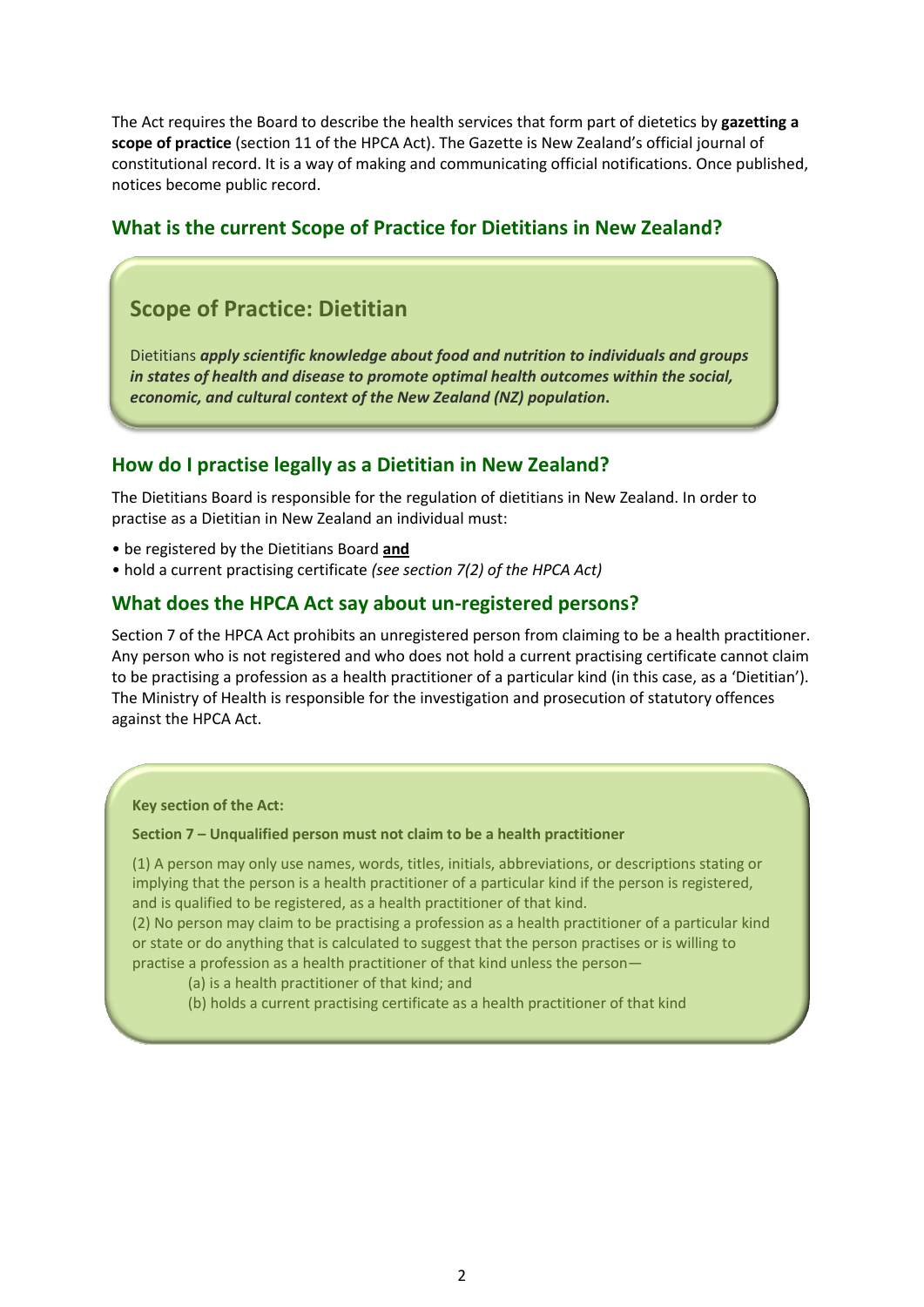# **What are my obligations with regard to annual practising certificates if I** *am* **registered under the HPCA Act?**

#### **Key section of the Act:**

#### **Section 8 – Health practitioner must not practise outside scope of practice**

(1) Every health practitioner who practises the profession in respect of which he or she is registered must have a current practising certificate issued by the responsible authority. (2) No health practitioner may perform a health service that forms part of a scope of practice of the profession in respect of which he or she is registered unless he or she—

(a) is permitted to perform that service by his or her scope of practice; and (b) performs that service in accordance with any conditions stated in his or her scope of practice.

If you are registered under the HPCA Act as a Dietitian then you (not your employer) are responsible for ensuring that you have an annual practising certificate if you **practice dietetics**. You must have an annual practising certificate even if you don't have the job title 'Dietitian', if you work part-time and even if you volunteer.

## **How does the Board determine whether an individual requires an annual practising certificate?**

In accordance with section 8 of the HPCA Act , a registered Dietitian must hold a current practising certificate if he/she is providing a service that falls within the scope of practice: Dietitian *(i.e. if the services fall within the scope of practice, this constitutes 'practising' dietetics under the HPCA Act).*

#### **For clarity - if you are a Registered Dietitian you should hold an APC if:**

- You are using your knowledge and skills as a Dietitian
- Your job description requires you to be a Registered Dietitian
- You are calling yourself a Dietitian (or representing in any manner that you are authorised to practise dietetics)
- The position you are employed in requires that you are a health professional
- You use your dietetic knowledge in your employment

**Remember that the requirement to hold an annual practising certificate is not restricted to provision of direct clinical care and applies to any role that involves the safe, effective delivery of dietetic services impacting on the public.** 

## **Examples**

The following are examples which may help you to understand the types of role where a **registered practitioner** will typically require an annual practising certificate. However, it is not an exhaustive list. Practitioners are encouraged to contact the Registrar as soon as possible if they have any doubts or queries about their need to hold an annual practising certificate.